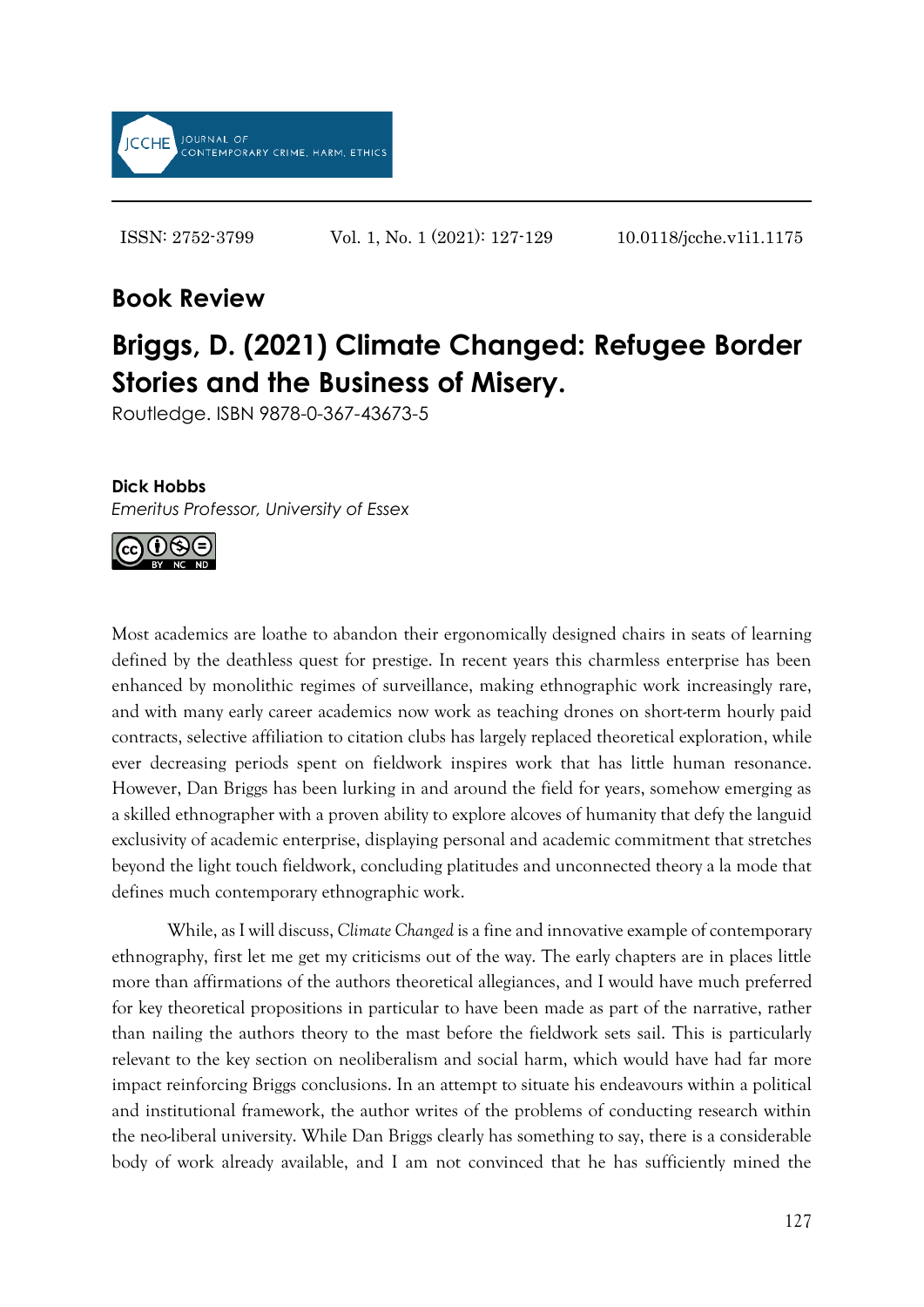available literature or added to the canon. Overall the methodology chapter could have been briefer, perhaps presented in an appendix and limiting itself to a bare, non-technical description of the methods used. This is a fine, mature, and innovative study, and there is certainly no need to justify its methodology in the orthodox manner of a PhD thesis.

The focus of the book is border stories and tales of life in refugee camps along with stories of travelling, hustling, working, starving and of risk and rejection, as the desperate and displaced struggle to get into Europe against a backdrop of global warming, conflict, and instability. In his approach to contemporaneous problems Briggs is something of an anomaly in academic research, for while the traditional ethnographic qualities of empathy and engagement are retained, Briggs is able to shift these qualities to focus upon the plight of individuals, tracking and tracing as they trek westwards across the globe. The resultant multi-site ethnography blows away some of the cobwebs that have gathered on a methodology that is too often entrenched in a simplistic industrial urban mindset set and played out against a backdrop of whining academic spats. For this ethnography is made up of disjointed spaces and places, clusters of interviews, observations and social media data that somehow retains the depth of classical colonial era anthropology. However, none of those pith helmeted generations of scholars were confronted with anything as profoundly overwhelming as climate change.

In *Climate Changed* Briggs seeks out the individual narratives and insights of the everyday lives, of refugees of climate change, the problems they face and how their ultimate destination in the West evades, exploits, humiliates and in many cases, ultimately kills them. Briggs moves deftly across and around both literal and metaphorical borders, as he locates a vast range of refugees, whose individual and communal traumas are conveyed to the reader, and in this readers case I was left sickened by what I read. Here I must point out that Briggs' fieldwork has more in common with that of elite investigative journalists than with academics. He chases stories across continents, creating contacts and developing relationships in a most impressive manner that are free of the ludicrous restraints currently imposed on ethnographic research by academic bureaucrats. Briggs is particularly effective in using technology to stay in contact with some of the more blighted lives, whose stories are genuinely heart-breaking. War, capitalism, crime, post - colonial attitudes and more come together in cafes and street corners, refugee camps and care centres, in the form of complex sets of problems whose mind-bending scope and scale has been long predicted, but whose consequences seldom as sensitively portrayed.

Dan Briggs has brought to the fore the essential humanity in these stories of displaced, desperate, physically and mentally damaged souls. He concludes most stylishly with a staunch refusal to indulge in simplistic gestures, neither raving at the burning skies of neoliberalism, nor reaching for the holed bucket of racist relief. The complexity and interconnectedness that pervades this book are at times daunting, as nation states, and organised crime groups combine to commit atrocities upon the most vulnerable. However, as this book explains, this vast expansive story often boils down to an understanding of the basic human desire for food, shelter, education, and rudimentary security against a backdrop of slash and burn capitalism aided and